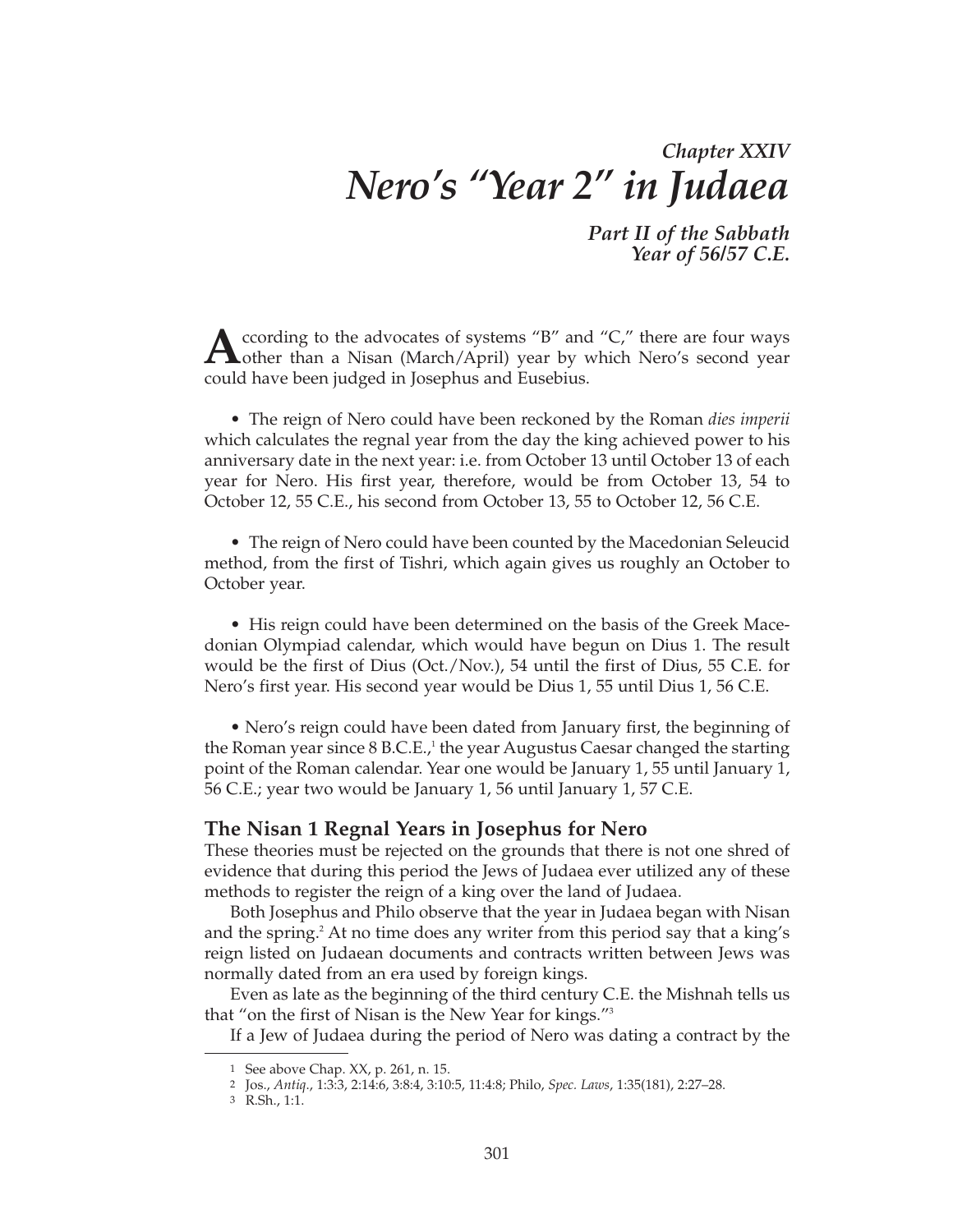name and year of a king it would seem only logical that he would do so by the traditional Jewish method.

This Judaean method would begin to change after the Jews lost their homeland with the collapse of the First Revolt, thereby forfeiting their right to make such determinations. Yet even as late as the Bar Kochba revolt (133– 135 B.C.E.), the Jews were still known to be using a Nisan beginning for their year.4 After the Bar Kochba revolt, the Jews were scattered about the world and under the total dominance of foreign kings. A foreign reckoning would naturally follow. But in the time of Nero (October, 54–June, 68 C.E.) Judaea still existed as a country with its own Jewish rulers, an established Jewish priesthood, and Jewish customs. Its people had no reason to use a foreign reckoning on internal Jewish documents.

The works of Josephus are reflective of this custom. Josephus, writing to a Greek-speaking audience, never dated events by the Macedonian Olympiad system or by Roman consulships unless he specifically stated that he was doing so. In the relevant passages about Nero's reign, Josephus never referred to an Olympiad or consul year. That Josephus would date Nero by the Macedonian Olympiad or a consulship beginning on the first of January, yet not define it as such, is highly implausible.

Another important factor in this investigation is that Josephus—the primary source for the history of the First Revolt—was a Judaean who lived in his homeland at the time of Nero; and his work reflects that the first of the year for Nero's reign began sometime after Marheshuan (Oct./Nov.) 1, yet before Iyyar (April/May) 1. This fact is demonstrated by his dating of events in the First Revolt. Josephus' sequence is as follows (cf. Chart G):

• The "war opened, in the twelfth year of the principate of Nero, and the seventeenth of the reign of Agrippa, in the month of Artemisius (Iyyar; April/May)" (Jos., *Wars*, 2:14:4).

This statement shows that Nero's twelfth year was in progress during this second Jewish month. Agrippa, by the way, was a Jewish ruler. Josephus would naturally date Agrippa's reign based upon the Jewish method. In this passage Josephus importantly equates Agrippa's seventeenth year in Judaea with the twelfth year of Nero, strongly indicating that the same method of dating was used for both.

• Riots broke out in Jerusalem "on the sixteenth of the month Artemisius" (Iyyar)" (Jos., *Wars*, 2:15:2).

• On the "fifteenth of the month Lous (Ab; July/Aug.)" an assault was made upon Antonia and the garrison was besieged (Jos., *Wars*, 2:17:7).

• On the "sixth of the month Gorpiaeus (Elul; Aug./Sept.)" the king's palaces were captured (Jos., *Wars*, 2:17:8).

• On the "thirtieth of the month Hyperberetaeus (Tishri; Sept./Oct.)" Cestius made an assault upon Jerusalem (Jos., *Wars*, 2:19:4).

<sup>4</sup> IEJ, 21, pp. 39–46.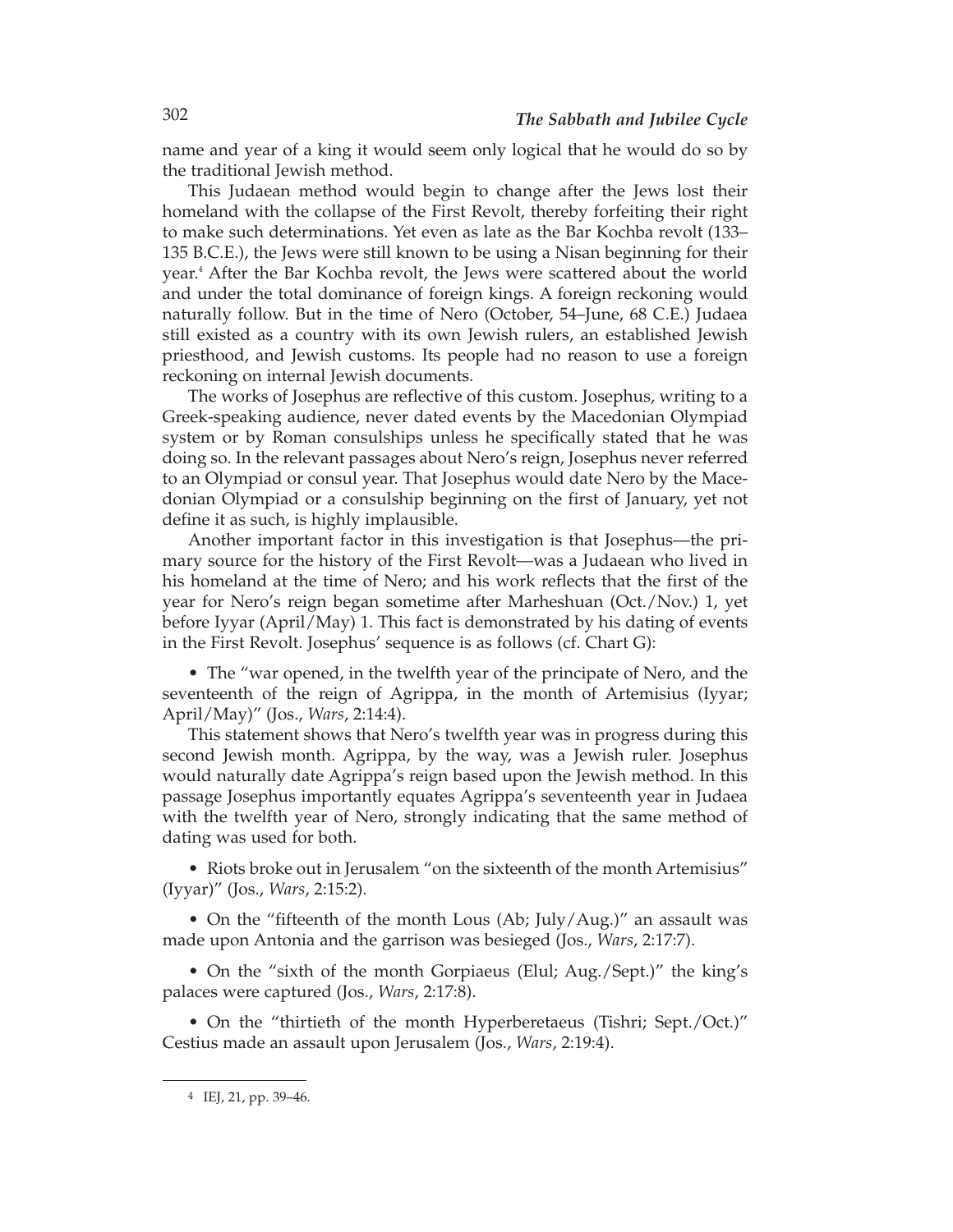• On "the eighth of the month of Dius (Marheshuan; Oct./Nov.), in the twelfth year of Nero's principate," the defeat of Cestius took place (Jos., *Wars*, 2:19:9).

We have now passed by the months of August and October, as well as beyond the first day of Dius (Marheshuan), yet it is still the twelfth year of Nero. This detail proves that Josephus did not use the Roman *dies imperii* for Nero, which would start his year in October; nor did he use the October Seleucid year or the Macedonian Olympiad year, which started with the first of Dius, in determining the regnal years of Nero.

• On the "twenty-first of the month Artemisius (Iyyar; April/May)" Josephus came from Tiberias and went to Jotapata (Jos., *Wars*, 3:7:3).

This detail reveals that we have now passed by the month of Nisan (Abib) and have entered into a new Jewish year.

• On the "20th of the month Daesius (Siwan; May/June)" the first assault was made upon Jotapata, also called Japha (Jos., *Wars*, 3:7:29).

• On the "25th of the month Daesius" Japha was captured (Jos., *Wars*, 3:7:31).

• On the "27th of the month Daesius" Gerizim was captured (Jos., *Wars*, 3:7:32).

• The city of Jotapata was taken by the Romans "in the thirteenth year of the principate of Nero, on the new moon of Panemus (Tammuz; June/July)" (Jos., *Wars*, 3:7:36).

We have now arrived at the first day of the fourth Jewish month, and we find ourselves in "Year 13" of Nero.

Since it was still "Year 12" of Nero on the eighth of Dius (Marheshuan; Oct./Nov.) of the previous year, it is clear that a year change occurred between the month of Dius (Marheshuan, the eighth Jewish month) and the following Panemus (Tammuz, the fourth Jewish month; June/July).

Josephus' dating of Nero is further narrowed by the fact that the twelfth year of Nero was still in progress during the month of Artemisius (Iyyar), the second Jewish month.<sup>5</sup> The thirteenth year, therefore, had to be in effect during Artemisius (Iyyar; April/May) of the following year. This fact, in turn, shows that there was a change in year between the end of Marheshuan, the eighth month, and the beginning of Iyyar, the second month (Chart G).

This information demonstrates that Josephus must have been using a Nisan year for the Roman emperors. It is true that a January first year is also possible; but, since Josephus does not label Nero's reign by a consulship or re fer to a Roman year, this supposition is weak. Further, Josephus determined the consul years by the first of March and not by the first of January.<sup>6</sup>

<sup>5</sup> Jos., *Wars*, 2:14:4.

<sup>6</sup> See Chap. XVII, pp. 233–236, and cf. Chaps. XVIII–XX.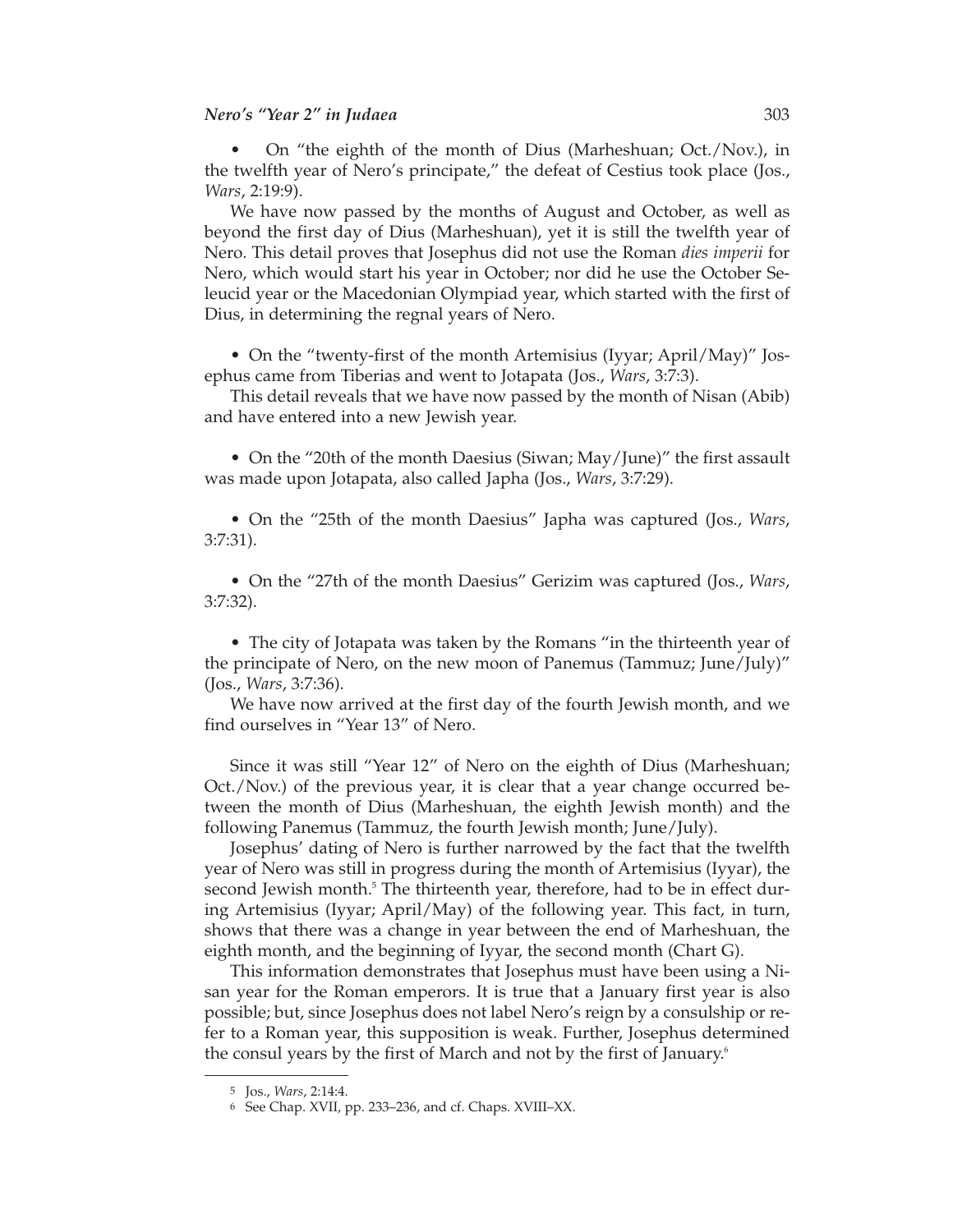The last time Josephus uses an Olympiad to date any event was for the year that Herod completed his building of Caesarea Sebaste, which took place in the 192nd Olympiad, being the 28th year of Herod (i.e. 10/9 B.C.E., Nisan Jewish reckoning; 11/10 B.C.E., Dius [Oct./Nov.] Macedonian reckoning). The last consulship used for dating an event was that of Marcus Agrippa and Caninius Gallus (37/36 B.C.E., March 1 to March 1 reckoning). These dates importantly all fall prior to the changes made for the beginning month of the Roman calendar by Augustus Caesar, who in 8 B.C.E. altered the first of the year from March first to January first.

Nowhere else in the works of Josephus can it be demonstrated that he used a January 1 year to date anything, which casts a dark shadow of doubt that he did so with Nero (or for that matter any of the other Roman emperors).

It is also known from ancient coins that during the First Revolt (66–70 C.E.) the Jewish year began with the month of Nisan.7 This detail adds even more weight to the fact that the Jews of Nero's time observed a first of Nisan beginning for their regnal years, and counted from this month on their internal documents. Further we have two sources (the coins of the First Revolt and the early third century C.E. Mishnah) proving that the Jews of Judaea during the period of Nero and for some time afterwards determined the beginning of the year for their kings by the month of Nisan.

Therefore, we must conclude that in the entire body of the works of Josephus, unless he specifically labels it as not applying, he used a Nisan beginning for his year. In the list of events during the twelfth and thirteenth years of Nero, Josephus does not label the years as an exception to his normal Nisan reckoning. He shows that a year of Nero included the second through eighth Jewish months (Iyyar through Marheshuan; roughly May through November). Indeed, the very fact that Josephus couples the twelfth and thirteenth years of Nero with Macedonian month-names, which he clearly equates through out his work with the Jewish months, is a strong indication that he has reckoned Nero's reign based upon a first of Nisan New Year.

The weight of the evidence, as a result, points to the fact that the other Jews of Judaea, during the days of Nero, would have also dated Nero's reign by a Nisan year. We will not overlook the remote possibility that Josephus used a January 1 reckoning for Nero; but, as we shall demonstrate, it will not change the final result.

## **Dating the First Revolt**

Our attention must now turn towards determining which year represents the second year of Nero in Judaea. This detail is gleaned from the information dealing with the length of the First Revolt and which year it started.

Historical evidence proves that the First Revolt, which began in the twelfth year of Nero, raged for five years. Jewish coins produced during this revolt, for example, bear only the dates from "Year 1" to "Year 5."<sup>8</sup> In Josephus' history about the First Revolt, he clearly sets forth that the war lasted until the fifth year (using a Nisan 1 regnal reckoning but counting the length

<sup>7</sup> IEJ, 21, p. 40 and n. 11, p. 42; BA, 26, pp. 57–59.

<sup>8</sup> AJ, pp. 28–33, 57–59; AJC, pp. 259–263.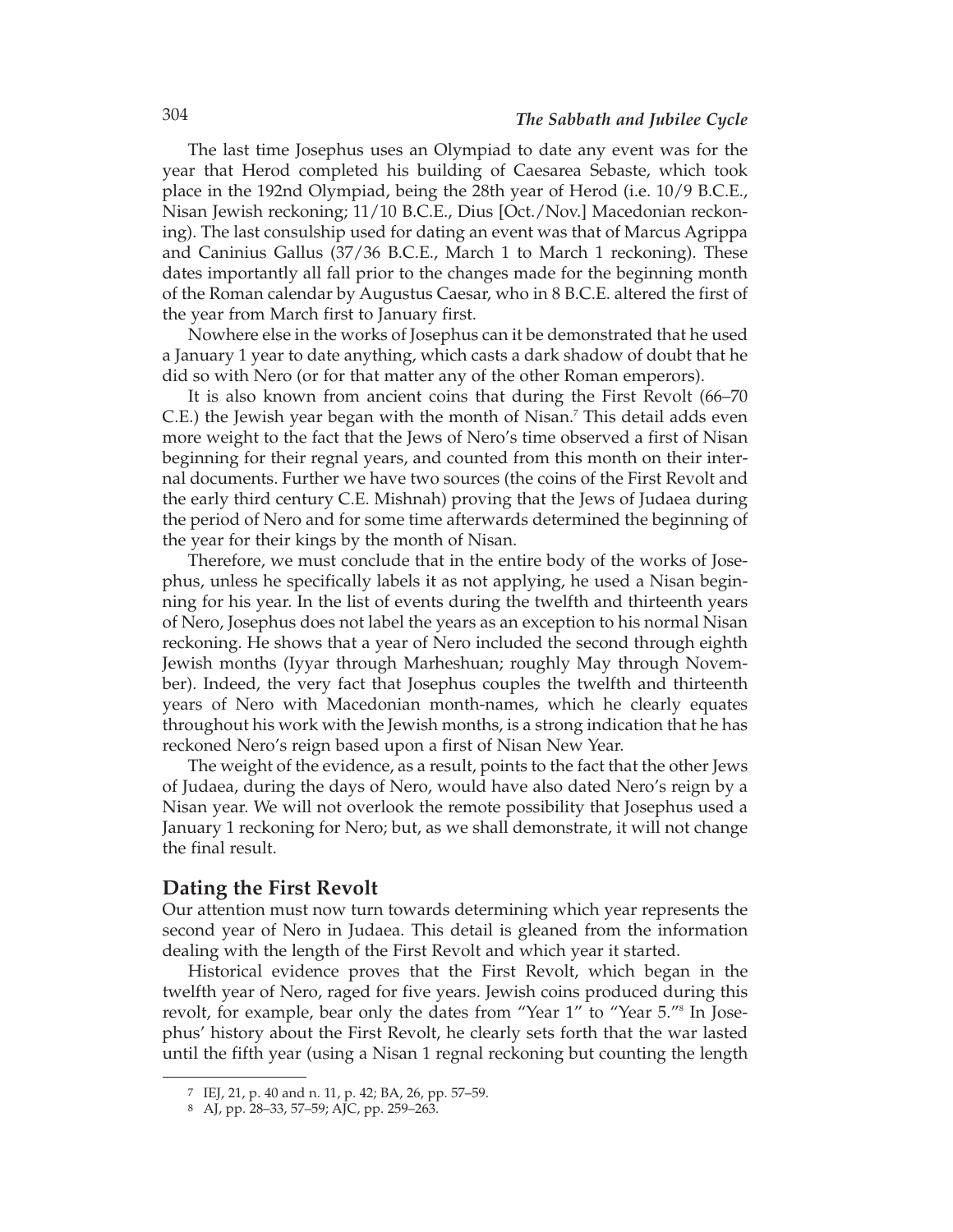of the war from the time it started in Iyyar [April/May]). The flow of events in his history of the war with Rome is as follows (cf. Chart G):

#### **YEAR 1** (66 C.E.)

• The war began in the 12th year of Nero in the month of Artemisius (Iyyar; April/May) (Jos., *Wars*, 2:14:4, 2:15:2).

• The Feast of Tabernacles observed (Tishri; Sept./Oct.) (Jos., *Wars*, 2:19:1).

• Events in the "month of Dius (Marheshuan; Oct./Nov.) in the twelfth year of Nero's principate" (Jos., *Wars*, 2:19:9).

## **YEAR 2** (67 C.E.)

• Events in the month of Artemisius (April/May) (Jos., *Wars*, 3:7:3).

• Events in the month of Daesius (May/June) (Jos., *Wars*, 3:7:29).

• Events in the month of Gorpiaeus (Aug./Sept.) (Jos., *Wars*, 3:10:10).

• Events in the month of Hyperberetaeus (Sept./Oct.) (Jos., *Wars*, 4:1:9–10).

• Events in the month of Dystrus (Feb./March) (Jos., *Wars*, 4:7:3).

### **YEAR 3** (68 C.E.)

• Events in the month of Daesius (May/June) (Jos., *Wars*, 4:8:1, 4:9:9).

## **YEAR 4** (69 C.E.)

• Simon became master of Jerusalem "in the third year of the war, in the month of Xanthicus (March/April)" (Jos., *Wars*, 4:9:12).

Counting the years from the month the war began, i.e. from the month of Artemisius (April/May) of 66 C.E., the fourth year of the war began in Iyyar  $(April/May)$  of 69 C.E.

- Events in the month of Apellaios (Nov./Dec.) (Jos., *Wars*, 4:11:4).
- Winter (Jos., *Wars*, 4:11:5).

## **YEAR 4** (69 C.E.)

- Events of the month of Xanthicus (March/April) (*Wars*, 5:3:1).
- Events of the month of Artemisius (April/May) (Jos., *Wars*, 5:7:2, 5:11:4).

• The destruction of the Temple by Titus on the 10th day of Lous (July/ Aug., i.e. the Hebrew month of Ab) "in the second year of Vespasian's reign"

(Jos., *Wars*, 6:4:5, 8).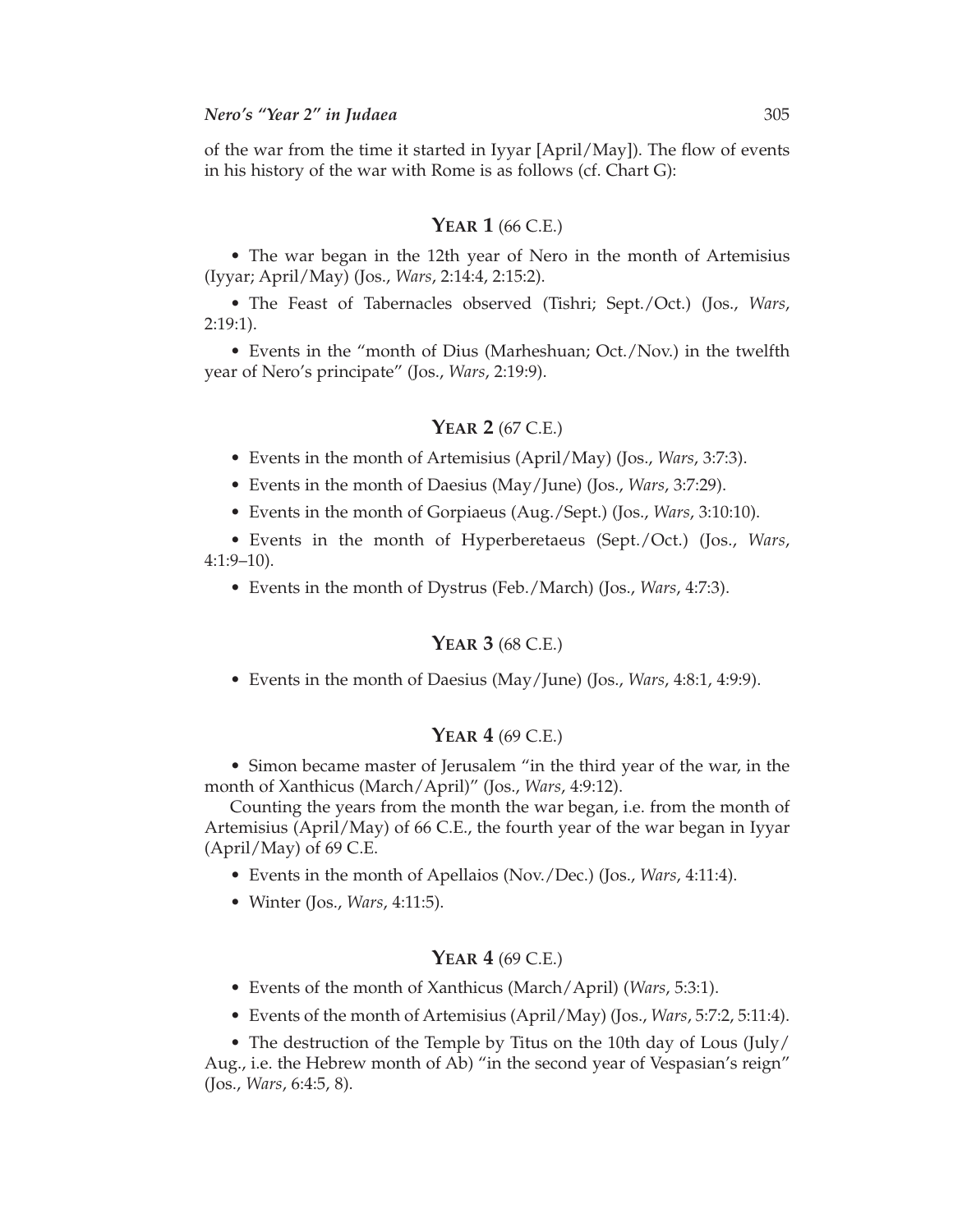Tacitus also reveals that the Judaean revolt lasted five years.<sup>9</sup> He writes that in the first year of the revolt Cestius Gallus, governor of Syria, tried to stop it, but "he suffered varied fortunes and met defeat more often than he gained victory."10 Cestius endured a great defeat at the hands of the Jews "on the eighth of the month Dius (Nov.) in the twelfth year of Nero's principate." On the death of Gallus, Tacitus continues:

> . . . Nero sent out Vespasian, who aided by his good fortune and reputation as well by his excellent subordinates, within TWO SUMMERS occupied with his victorious army the whole of the level country and all the cities except Jerusalem. THE NEXT YEAR was taken up with the civil war, and thus was passed in inactivity so far as the Jews were concerned. When peace had been secured throughout Italy, foreign troubles began again; and the fact that the Jews alone had failed to surrender increased our resentment; at the same time, having regard to all the possibilities and hazards of a new reign, it seemed expedient for Titus to remain with the army. Therefore, as I have said above, Titus pitched his camp before the walls of Jerusalem and displayed his legions in battle array. (Tacitus, *Hist*., 5:9–10)

When Tacitus states, "as I have said above," he is making reference to the fact that after "the first of January" $\frac{1}{10}$  of the year that Vespasian assumed the consular office, $12$  i.e. 70 C.E., "At the beginning of that same year," Titus, the son of Vespasian, was "selected by his father to complete the subjugation of Judaea."13 Later that same year, Jerusalem fell into his hands. The words of Tacitus reveal the following:

### **YEAR 2**

The revolt (which started in May) found success for the Jews in November of that year when they defeated Cestius.

## **YEARS 2 & 3**

After the defeat of Cestius, Nero appoints Vespasian to the war, who "within two summers" occupies all the cities of Judaea except Jerusalem. This sequence perfectly matches what Josephus says on the matter.<sup>14</sup> Vespasian makes his first attack on the Jewish rebels at the city of Jotapata a few days after "the twenty-first of the month of Artemisius (Iyyar; May)" and takes the city "on the thirteenth year of the principate of Nero, on the new moon of Panemus (Tammuz; June/July)."<sup>15</sup>

<sup>9</sup> Tacitus, *Hist*., 4:39–5:13.

<sup>10</sup> Tacitus, *Hist*., 5:10.

<sup>11</sup> Tacitus, *Hist*., 4:39.

<sup>12</sup> Cf. Dio, 66:1.

<sup>13</sup> Tacitus, *Hist*., 5:1.

<sup>14</sup> Jos., *Wars*, 2:19:9–3:1:3.

<sup>15</sup> Jos., *Wars*, 3:7:3–36.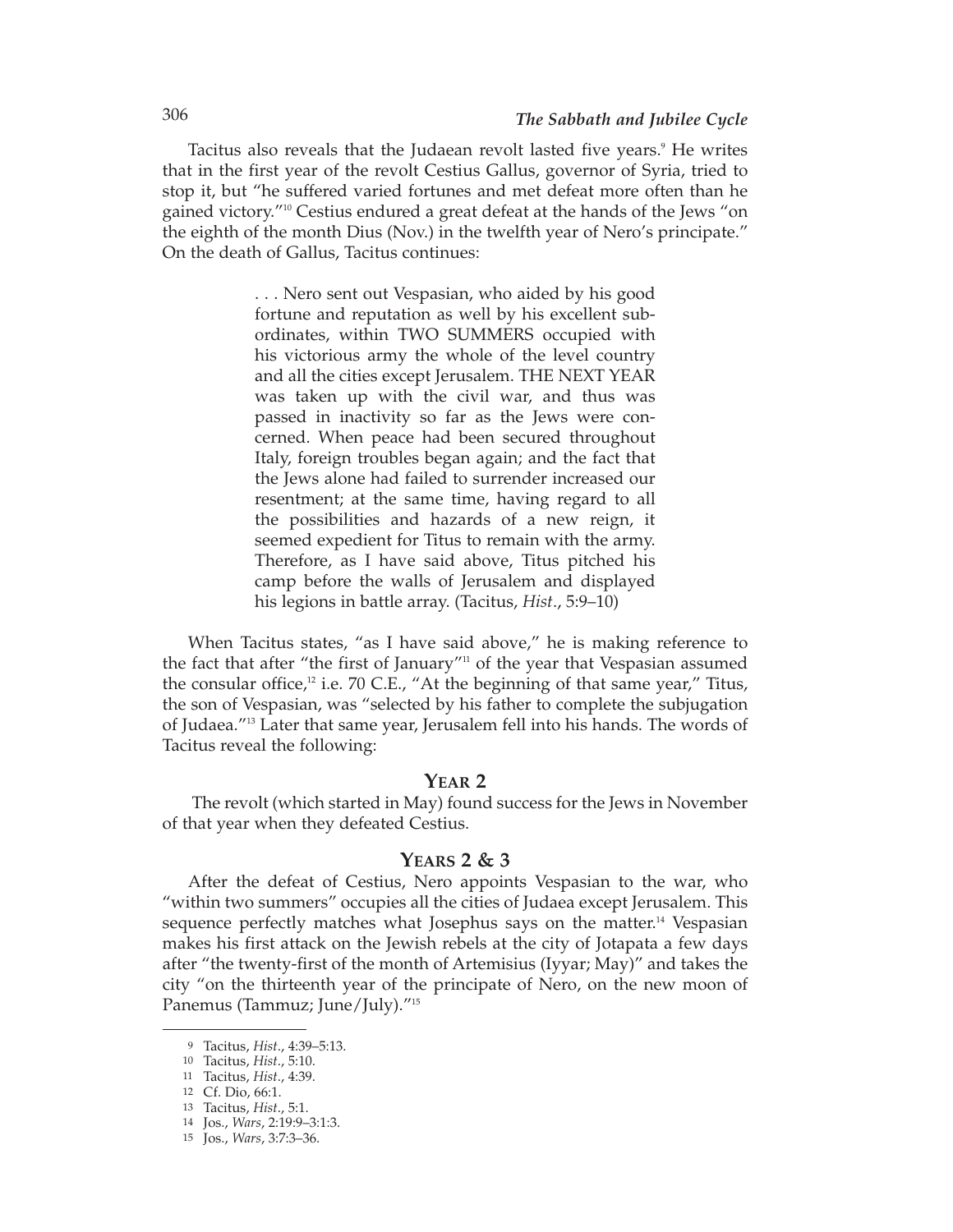## **YEAR 4**

This year was taken up with the civil war at Rome, which saw the quick succession of Galba, Otho, and Vitellius. As has been demonstrated in our last chapter, this civil war consumed the year 69 C.E. The Judaean war was inactive as far as Roman involvement was concerned.

#### **YEAR 5**

In the year after the civil war at Rome, after the first of January, Titus was sent to capture the city of Jerusalem.

The first year of the revolt is determined by the following facts:

• The war ended in the second year of Vespasian,<sup>16</sup> with the destruction of the Temple on the tenth of Lous (Ab; July/Aug.).<sup>17</sup> As shown above in our section on the reign of Vespasian, Vespasian became emperor in the latter half of 69 C.E., recognizing himself as emperor in July of that year while he was in Judaea. The second year of Vespasian, the fifth year of the war, therefore, is the year 70 C.E., the year Vespasian was first elected consular and the year he sent Titus to capture Jerusalem.

• The revolt began in the twelfth year of Nero, in the month of Artemisius (Iyyar; April/May), the second month of the Jewish year.<sup>18</sup>

• Since the year 70/71 C.E., Nisan reckoning, was the final year of the war, we must count back to the first year from this point. Therefore, the revolt began in the second Jewish month, Iyyar, of the year 66/67 C.E., being the twelfth year of Nero. Further, the twelfth year of Nero was still in progress during the eighth Jewish month of Marheshuan (Oct./Nov.) of that same year.<sup>19</sup>

This evidence compels us to equate the twelfth year of Nero, as recorded by the Jewish priest Josephus and supported by Eusebius, with the year 66/67 C.E., Nisan reckoning. In the second Jewish month of that year (Iyyar; April/ May) the revolt in Judaea began.

## **Dating "Year 2" of Nero**

The second year of Nero, counted by the Judaeans of the first century C.E., is derived as follows:

Counting backwards from this 66/67 C.E., Nisan reckoning, "Year 1" of Nero in Josephus is equal to the year 55/56 C.E., Nisan reckoning. "Year 2," as a result, is 56/57 C.E., Nisan reckoning.

This dating is also confirmed by the aforementioned coins of Agrippa, governor of Judaea when the First Revolt broke out. His coins bear the imperial effigy. They begin with one that gives the name and likeness of Nero and is

<sup>16</sup> Jos., *Wars*, 6:10:1; Eusebius, *H.E*., 3:7.

<sup>17</sup> Jos., *Wars*, 6:4:5.

<sup>18</sup> Jos., *Wars*, 2:14:4, *Antiq*., 20:11:1, 20:12:1, *Wars*, 2:14:4.

<sup>19</sup> Jos., *Wars*, 2:19:9.